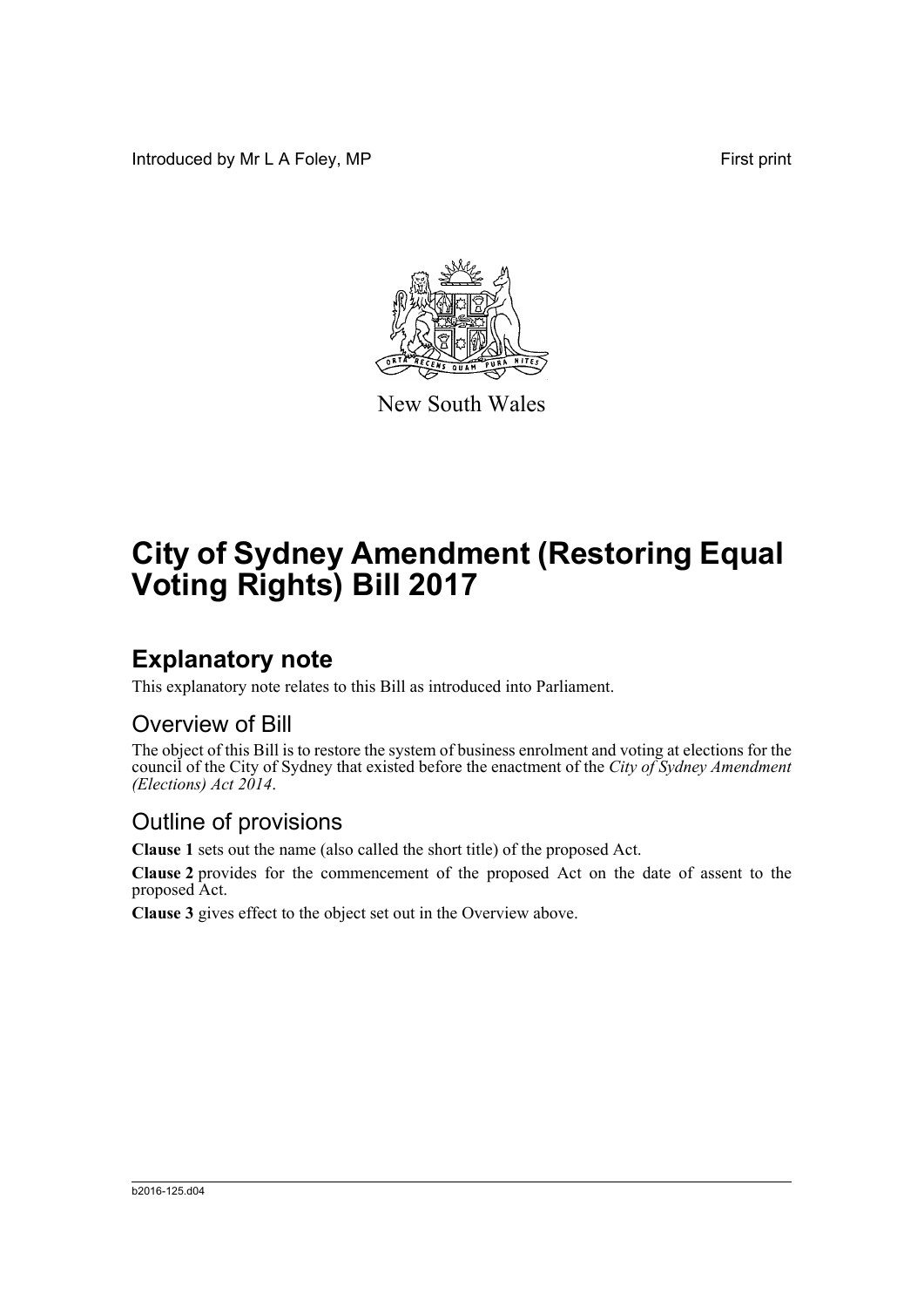Introduced by Mr L A Foley, MP First print



New South Wales

# **City of Sydney Amendment (Restoring Equal Voting Rights) Bill 2017**

## **Contents**

|   |                                            | Page |
|---|--------------------------------------------|------|
|   | Name of Act                                |      |
|   | Commencement                               | ົ    |
| 3 | Amendment of City of Sydney Act 1988 No 48 | ົ    |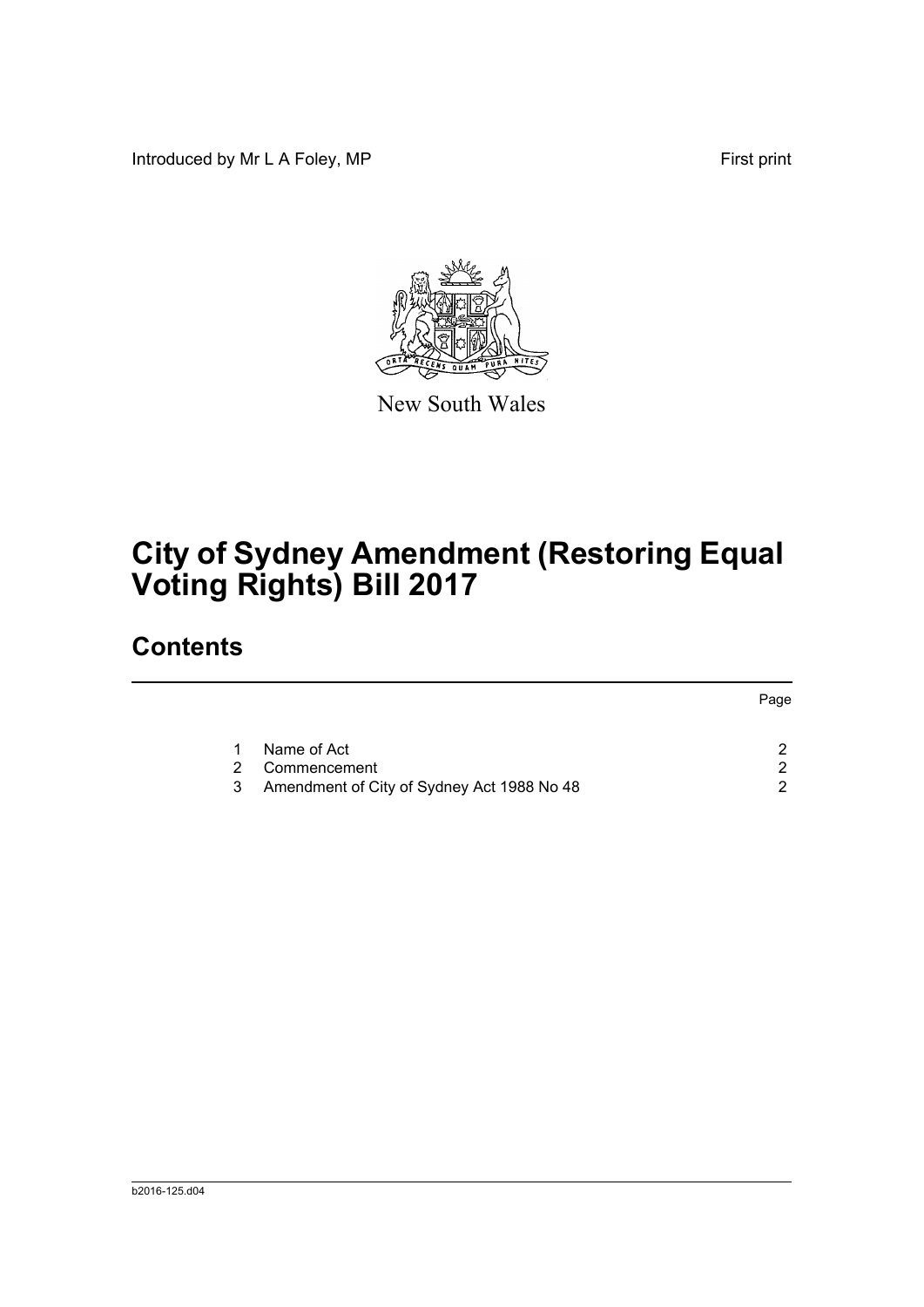

New South Wales

## **City of Sydney Amendment (Restoring Equal Voting Rights) Bill 2017**

No , 2017

#### **A Bill for**

An Act to amend the *City of Sydney Act 1988* to restore the system relating to business enrolment and voting at council elections that existed before the enactment of the *City of Sydney Amendment (Elections) Act 2014*.